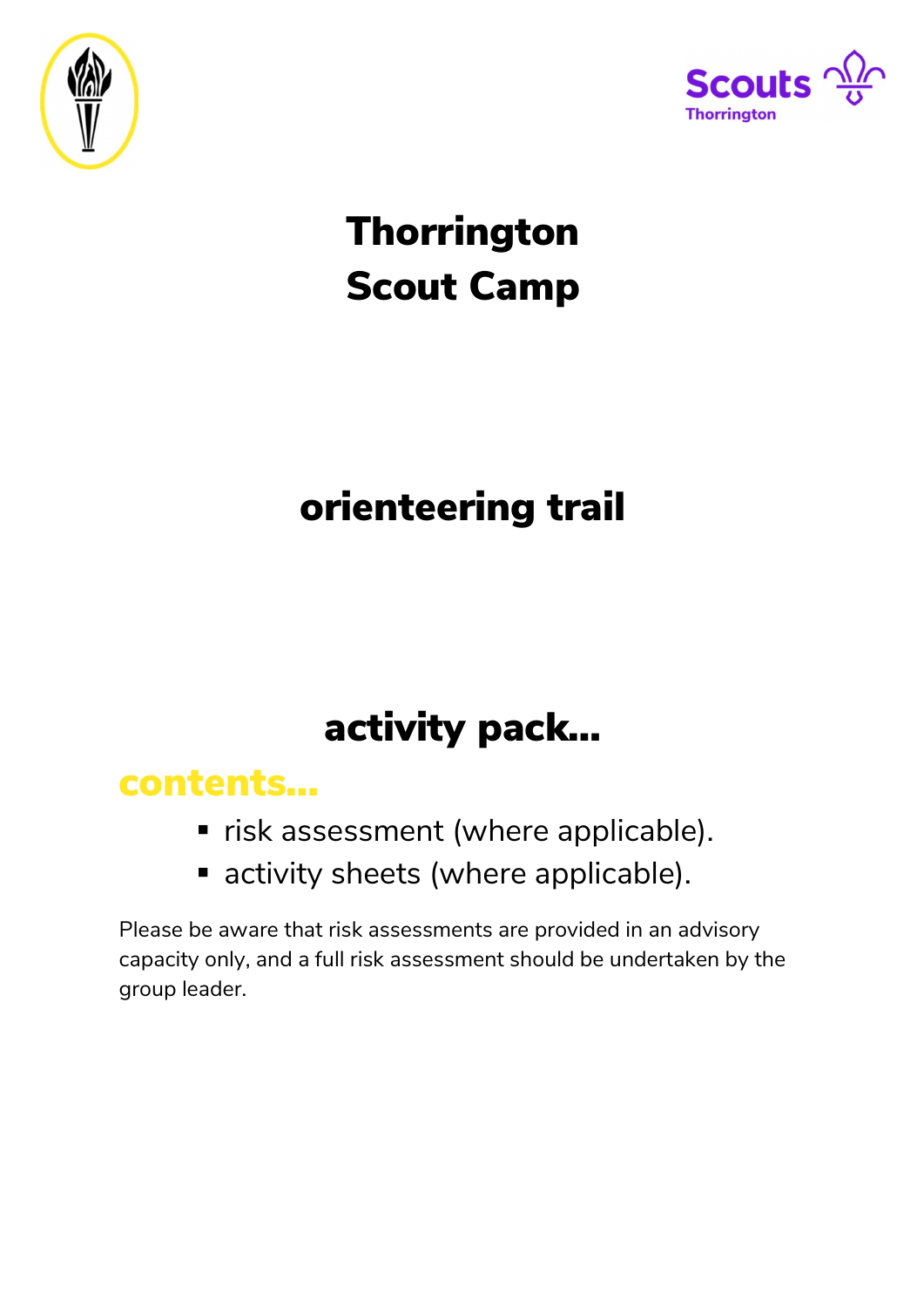### ADVISORY INFORMATION

Please be aware, risk assessments provided by Thorrington are only in an advisory capacity.

 Due to the dynamic nature of this activity, no risk assessment is provided.

The risk assessment should be undertaken by the group leader responsible.